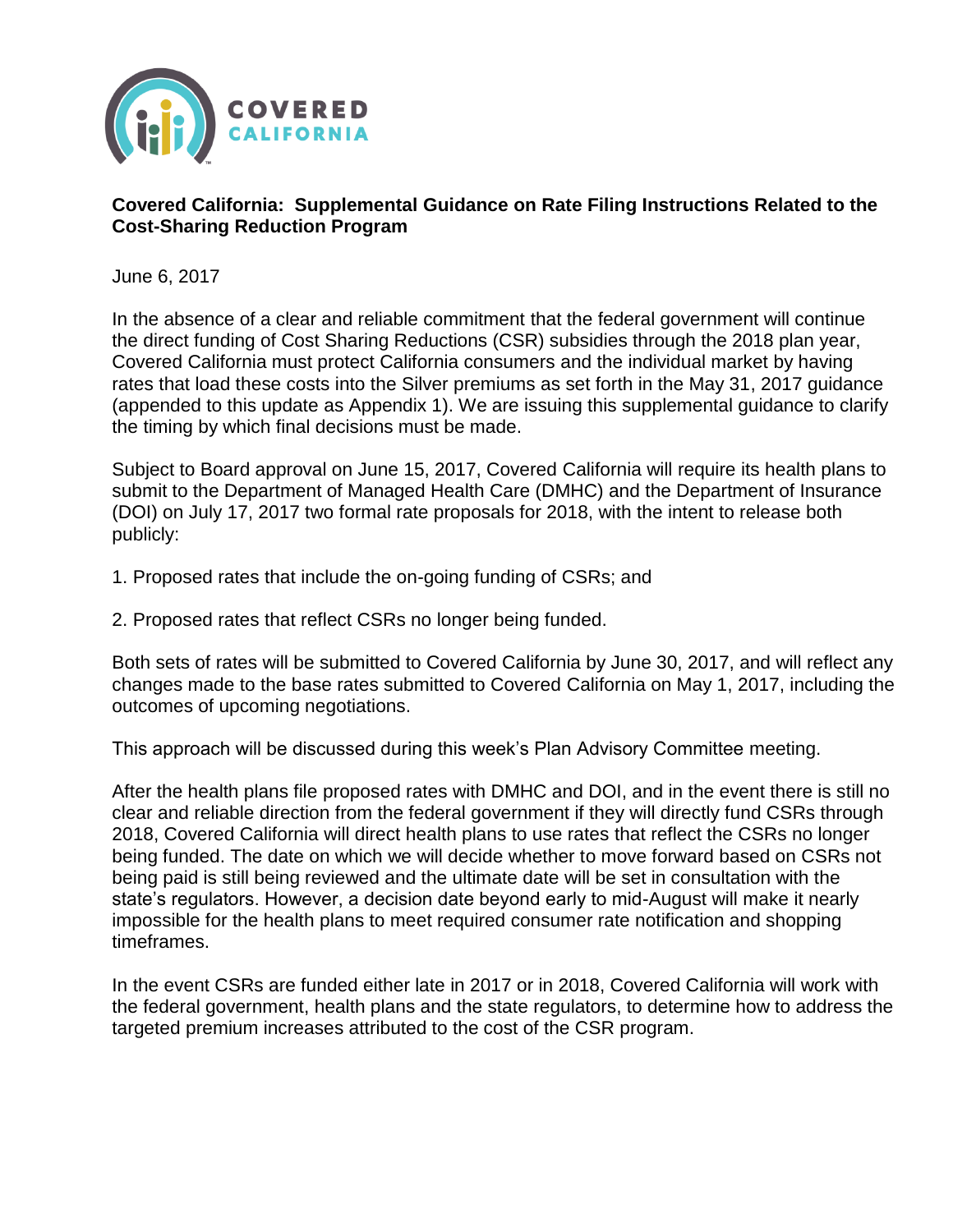

## **APPENDIX 1**

## **Covered California: Guidance on Rate Filing Instructions Related to the Cost-Sharing Reduction Program**

May 31, 2017

The Cost-Sharing Reduction (CSR) program is an integral feature of the Affordable Care Act (ACA), which requires issuers participating in exchanges to offer reduced cost sharing plans to qualified low income consumers, and the federal government to reimburse those issuers for the cost of providing such plans to their enrollees. Covered California has done considerable research and analysis on the consequences if the federal government stops directly funding the CSR program.<sup>1</sup> The research finds that failing to directly fund the CSR program will negatively impact consumers, the federal budget, and the stability of the individual health insurance market. Covered California remains optimistic the federal government will resolve the continued uncertainty over the CSR program very soon. However, until that time, we must be prepared to move forward in a manner that is consistent with federal and state law and minimizes the negative impacts on consumers and the individual health insurance market.

With the potential that the federal government will no longer directly fund the CSR program, issuers need clarification on how to increase premium rates to offset the cost in the event they do not receive direct CSR reimbursement payments.<sup>2</sup> Because the ACA never envisioned this scenario, Covered California has considered two potential methods to build the cost of the CSR program into premium rates: (a) premiums could be increased only on Silver-level qualified health plans, including the mirrored Silver plan, since CSR plans are "variants" of the standard Silver plan; or (b) premiums could be increased on all metal levels, so that Bronze, Silver, Gold and Platinum products all had the same increase.

Covered California's interpretation of the ACA, as outlined below, is that any charge to support the costs of the CSR program should be loaded only on the Silver qualified health plan. Based on this interpretation, Covered California directs issuers to submit additional rates that they would charge if the CSR program is not funded, by loading the rate increase attributable to the CSR program only on the standard Silver qualified health plan, including the mirrored Silver qualified health plan sold outside of Covered California. These rates are due no later than 5 pm on June 30, 2017. $3$ 

**Covered California: Update to Rate Filing Instructions Related to the Cost-Sharing Reduction Program**

l

<sup>1</sup> [Evaluating the Potential Consequences of Terminating Direct Federal Cost-](http://www.coveredca.com/news/pdfs/CoveredCA_Consequences_of_Terminating_CSR.pdf) Sharing Reduction (CSR) Funding, (2017): [http://www.coveredca.com/news/pdfs/CoveredCA\\_Consequences\\_of\\_Terminating\\_CSR.pdf](http://www.coveredca.com/news/pdfs/CoveredCA_Consequences_of_Terminating_CSR.pdf) 

 $2$  Health Plans who chose to participate in exchanges are required to offer reduced cost sharing plans to qualified enrollees regardless of whether the federal government directly reimburses issuers for those payments.

<sup>&</sup>lt;sup>3</sup> Any final rates with or without the CSR load will be subject to review by the applicable state regulator and are subject to change pending future guidance from the federal government.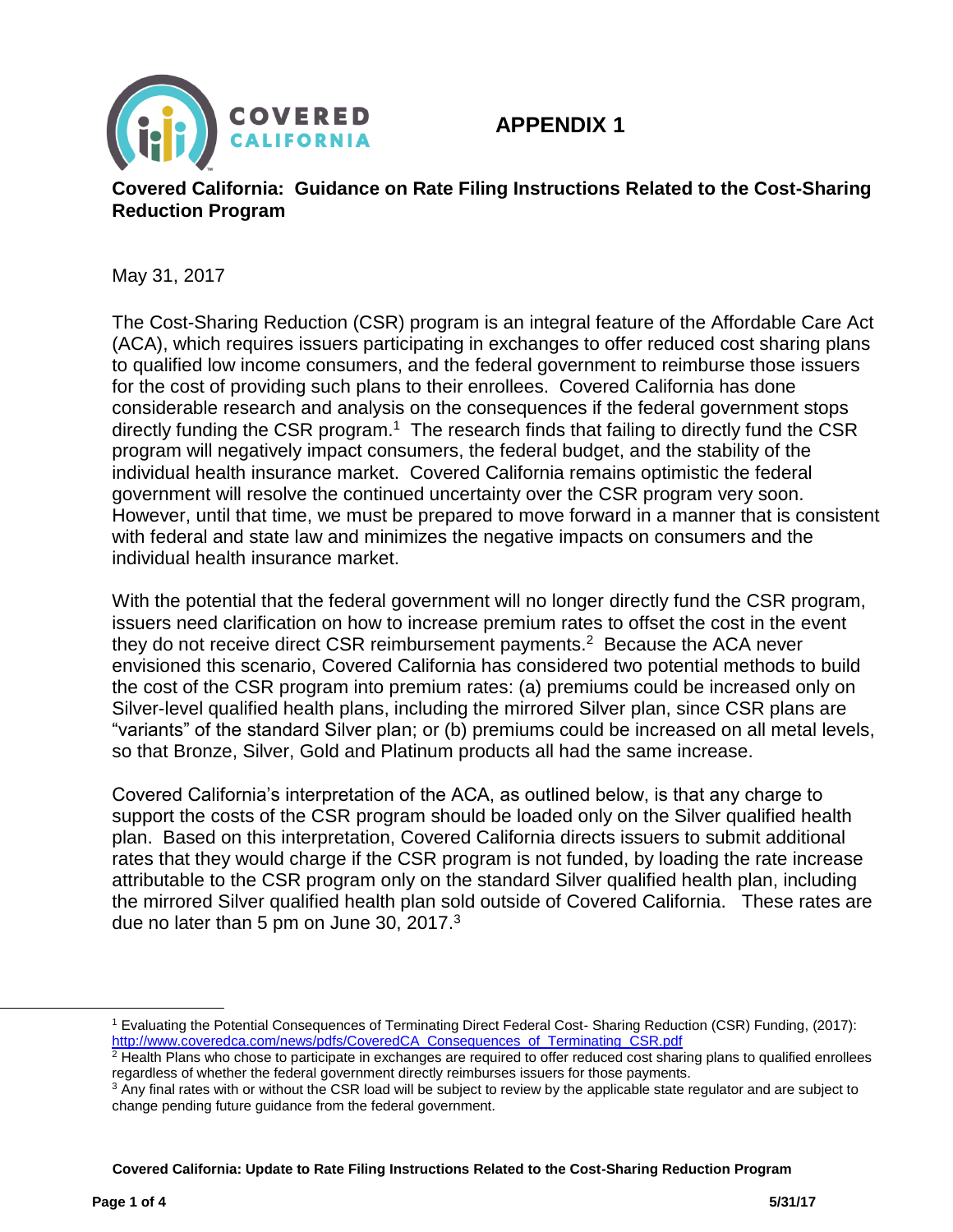In addition, as a condition of participation in Covered California, Covered California staff intends to seek Board approval to amend its contracts with issuers to require them to offer an additional, separately rated, non-mirrored Silver plan outside of Covered California that is virtually identical to the Covered California Patient-Centered Benefit Plan Designs. This contractual requirement is based on Covered California's direct interest in fostering a good risk mix in the individual market. Two of the factors that have led to the positive experience in California has been: (1) the ability of consumers – both on and off-exchange – to make true "apples to apples" comparisons of issuers' offerings; and (2) Covered California's standard patient-centered designs, which allow all consumers selecting the Silver plan (or above) to receive any outpatient services without having to meet a deductible and clinicians to clearly communicate common cost-sharing arrangements to their patients. Since this nonmirrored Silver plan will not be a qualified health plan and will not have any CSR variants associated with it, issuers may not build any costs attributable to the CSR program into the premium for that plan. Covered California will engage our contracted issuers and our Plan Management Advisory Committee to get input on what de minimus changes may be appropriate for this non-mirrored Silver plan, which would be used in common across all issuers. As provided by law, issuers would continue to have the discretion to develop and promote alternative off-exchange products that comply with federal and state standards.

Covered California hopes it will not be necessary for issuers to implement this rate increase or the offering of an additional product off-exchange and will continue to work with issuers, regulators and federal partners to resolve the uncertainty before rates must be finalized. Covered California will provide additional direction to issuers if additional changes to premium rates are necessary after the rates for the 2018 plan year have been finalized.

## Applying CSR Costs to Silver Plans Only

Federal and state law require issuers to consider all of their members to be part of a single risk pool, reflecting the claims experience of all enrollees in all health plans (other than grandfathered health plans) offered by such issuers in the individual market in a state, including those enrollees who do not enroll through the exchange.<sup>4</sup> Based on the single risk pool, issuers must establish an annual index rate for the individual market based on the total combined claims costs for providing essential health benefits within the single risk pool of the state.<sup>5</sup> The premium rate for an issuer's health plans must use this annual index rate, subject only to expressly permitted, and actuarially justified, plan-specific factors.<sup>6</sup>

One such plan-specific factor is the actuarial value and the cost-sharing design of the health benefit plan.<sup>7</sup> This provision means that issuers should charge premium rates that are sufficient to cover the costs of the benefits included in a specific plan offered at a specific metal level. It is actuarially justified and appropriate for issuers to increase the premium rate for the Silver plans to receive premium revenue sufficient to cover the actual cost of providing Silver plans to their enrollees. This includes collecting enough premium revenue to cover the cost of the standard Silver plan, and to cover the costs of the three Cost-Sharing Reduction Silver variant plans (Silver 73%, Silver 87% and Silver 94%). Since only those enrollees in

l

<sup>4</sup> 45 C.F.R. § 156.80(a); Cal. Health & Saf. § 1399.849(h)(1); Cal Ins. Code § 10965.3(h)(1)

<sup>5</sup> 45 C.F.R. § 156.80(d); Cal. Health & Saf. § 1399.849(h)(2); Cal Ins. Code § 10965.3(h)(2)

<sup>6</sup> 45 C.F.R. § 156.80(d)(2); Cal. Health & Saf. § 1399.849(h)(3); Cal Ins. Code § 10965.3(h)(3)

<sup>7</sup> 45 C.F.R. § 156.80(d)(2)(i); Cal. Health & Saf. § 1399.849(h)(3)(A); Cal Ins. Code § 10965.3(h)(3)(A)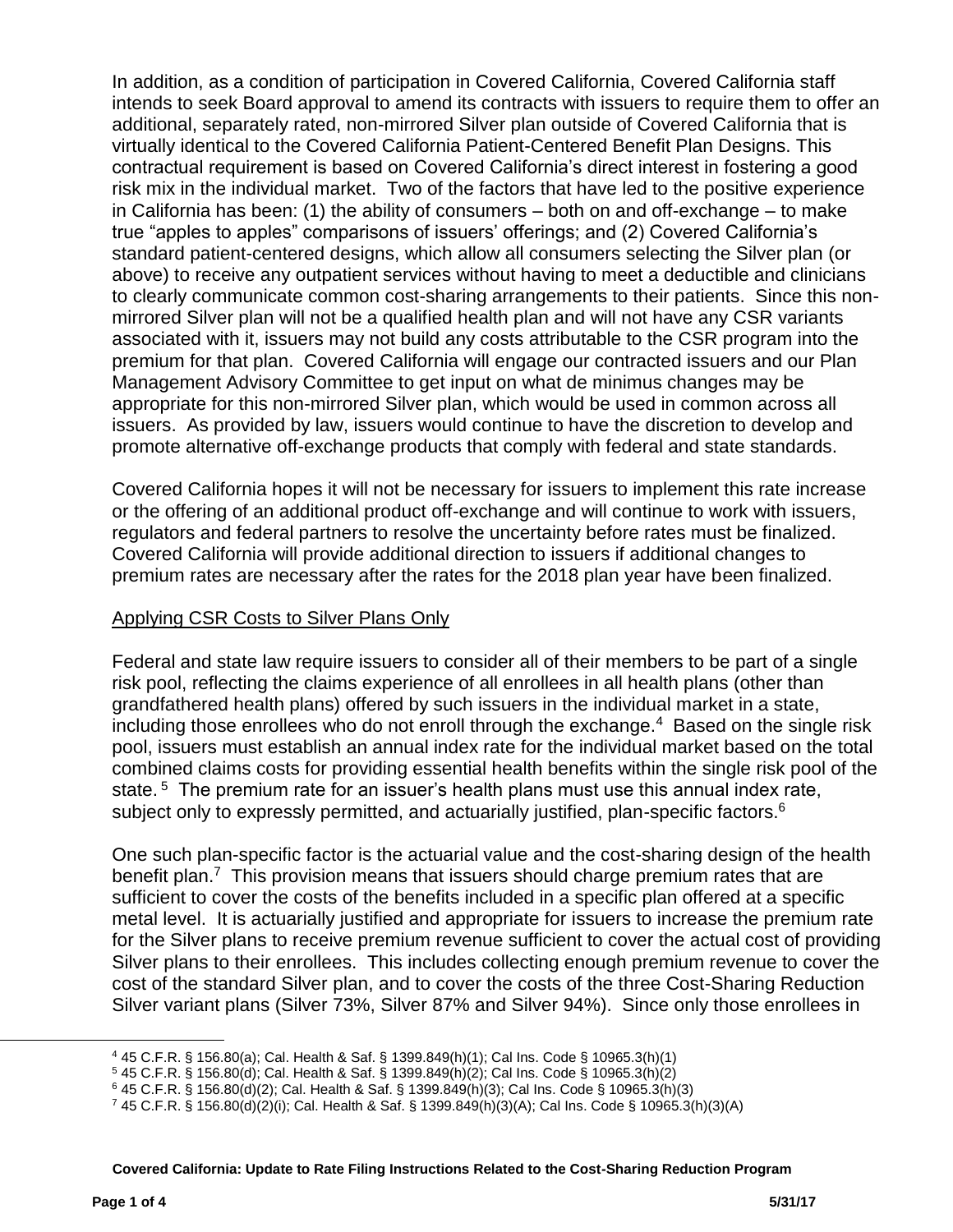Silver plans receive the reduced cost sharing benefits, it is appropriate to load the cost of those benefits solely on the Silver plans.<sup>8</sup>

The ACA clearly intended for the cost of the CSR program to be paid by the federal government. The ACA says that "the Secretary shall make periodic and timely payments to the issuer equal to the value of the [cost-sharing] reductions."<sup>9</sup> There is nothing in the ACA or its implementing regulations that indicate the cost of the CSR program should be spread amongst all consumers – including those receiving subsidies and those who receive no subsidies.<sup>10</sup> However, this would be the result if the cost of the CSR program were spread across all metal levels. This result would be at odds with the clear intent of the ACA for this program to be paid for by the federal government. By loading the cost of the CSR program only on the Silver plans, a significant portion of the increased cost attributable to the CSR program would be offset by an increase in the Advanced Premium Tax Credits (APTC) paid to consumers.

While there has not been recent guidance from the federal government on this issue, it acknowledged that if the CSR program is not funded, premiums on Silver plans would bear the increase, resulting in an increase in APTC. This view was reflected in the government's filing in the CSR lawsuit related to the appropriation of funds, where it stated "if issuers were not reimbursed by the government for complying with the ACA's directive to reduce the costsharing requirements imposed on eligible individuals enrolled in silver plans, *they would raise silver plan premiums to cover the additional health care costs* the issuers themselves would incur as a result. Such premium increases, in turn, would increase the amount that Treasury would be required to pay in tax credits".<sup>11</sup> (emphasis added) Thus, the federal government clearly anticipated that the cost of the CSR program would be loaded only on the Silver plans, which would result in an increase in the amount of APTC paid to consumers.

The CSR load on the Silver plan will also be subject to review by the state regulators. In reviewing premium rate filings, the Department of Managed Health Care and the Department of Insurance determine whether the proposed rates are "unreasonable or not justified."<sup>12</sup> The regulators must ensure that the rate increase for a product is related to the likely health care spending for the product. With the CSR program, the premiums must support the health care spending for the standard Silver plan with a 70% actuarial value, as well as the Silver variant CSR plans. Even though consumers might qualify (under income restrictions) and

**Covered California: Update to Rate Filing Instructions Related to the Cost-Sharing Reduction Program**

 $\overline{\phantom{a}}$ 

<sup>&</sup>lt;sup>8</sup> It is important to note that consumers receiving even small amounts of APTC would be entirely shielded from the premium increase required to pay for the CSRs since the APTC is calculated based on the subsidy-eligible consumer's income. <sup>9</sup> 42 U.S.C. § 18071(c)(3)(A)

<sup>&</sup>lt;sup>10</sup> Covered California's direction to issuers to offer non-mirrored patient-centered designs off-exchange that do not include the premium load for the costs of the CSR seeks to minimize the potential that non-subsidized consumers would bear the premium increase required to fund the CSR payments. Covered California is considering how to encourage those unsubsidized enrollees who are on exchange and enrolled in Silver plans to consider those off-exchange non-mirrored products.

<sup>11</sup> Defendants' Memorandum in Support of Their Motion for Summary Judgment, *United States House of Representatives v. Thomas E. Price, in his official capacity as Secretary of Health and Human Services; U.S. Department of Health and Human Services; Steven T. Mnuchin, in his official capacity as Secretary of the Treasury; U.S. Department of Treasury (formerly Burwell et. Al)*, No. 1:14-cv-01976 (D.D.C. filed Dec. 2, 2015) at 8

<sup>&</sup>lt;sup>12</sup> In California, the Department of Managed Health Care or the Department of Insurance reviews rates to ensure they are justified and not unreasonable. In many other states, the Departments of Insurance use a nearly identical standard of "sufficient and necessary." (See California Health & Saf. Code § 1385.03 et seq.; Cal. Ins. Code § 10181.3 et seq.) Although the standards differ in terminology, the actuarial review of the rates conducted by each state is nearly identical.